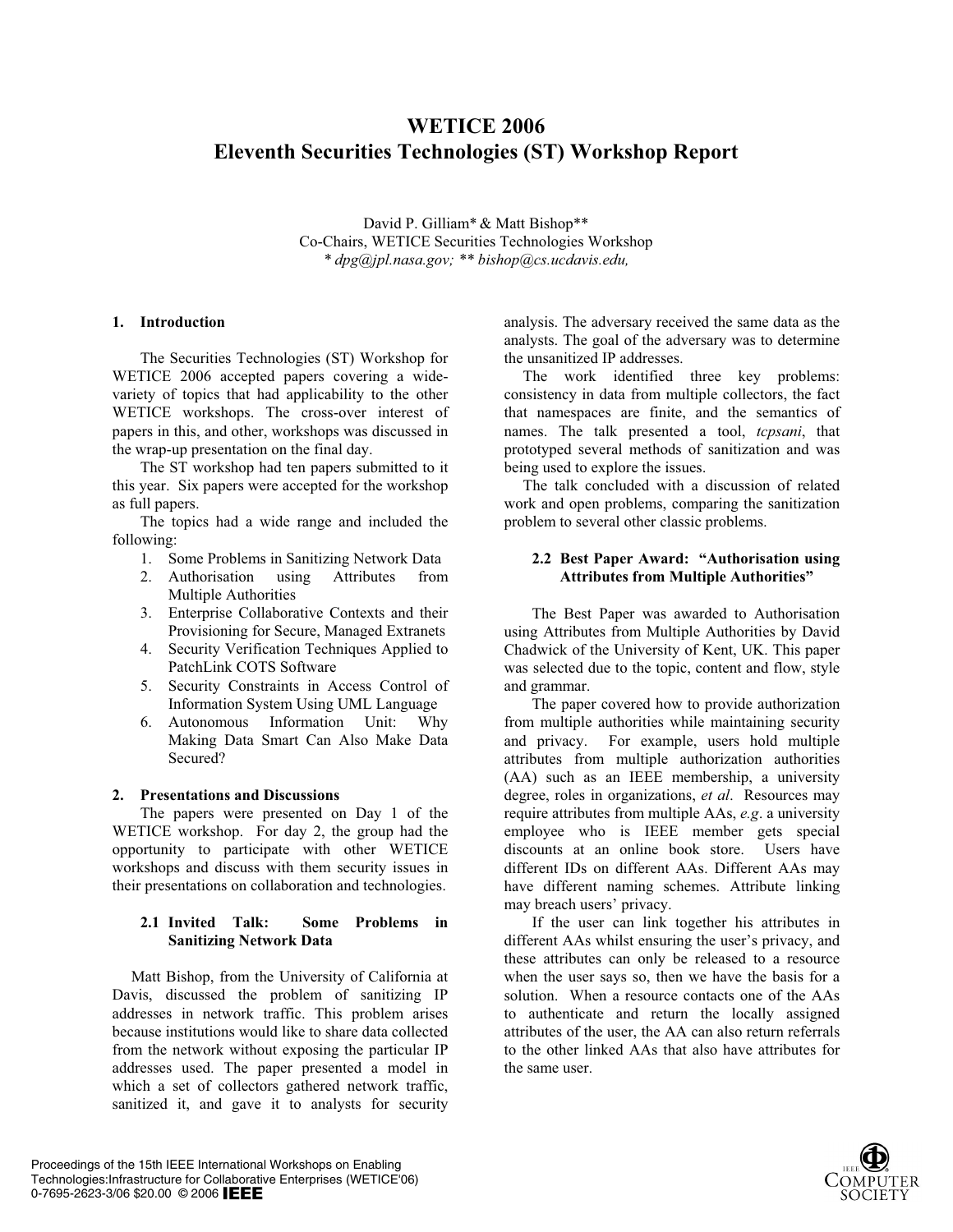# **2.3 Enterprise Collaborative Contexts and their Provisioning for Secure, Managed Extranets**

The work that David Moreland from CSIRO, Australia, presented could also have been presented in the DMC workshop as it had wide applicability. This paper focused on service layer for collaborating parties to work together with a guaranteed quality of service (QoS) in a secure, trusted environment that spans multiple ISPs. Service providers can provide a secure infrastructure on top of ISP services for a collaboration environment between entities that have agreed to work together. A Virtual Network Operator (VNO)\ provides the service to the collaborators with a service level agreement (SLA) that includes a quality of service (QoS) that they must negotiate with the underlying ISPs who are providing the connections and bandwidth. It presented results from a project that tested and verified the approach.

# **2.4 Security Verification Techniques Applied to PatchLink COTS Software**

David Gilliam discussed an integrated life-cycle approach to software security that was tested with a commercial off-the-shelf application. Model checking validated the specifications and architectural design. Property-based testing checked the code for violations of specified security properties. These proved of value in discovering some weaknesses in the software artifact as well as verifying the viability of the instruments and approach to software security.

# **2.5 Security Constraints in Access Control of Information System Using UML Language**

Aneta Poniszewska-Maranda from the Technical University of Lodz, Poland, focused on application of UML concepts to security policies and roles using the RBAC model. The research provides a definition and expression of access control constraints using an object-oriented modeling language, UML, and in particular the Object Constraint Languate (OCL). It addresses three types of conditions: pre-conditions, post-conditions, and invariants Security constraints are specified by class diagrams and sequence diagrams.

# **2.6 Autonomous Information Unit: Why Making Data Smart Can Also Make Data Secured?**

This paper was written by Ed Chow and focused on a fine-grain distributed information protection mechanism that can self-protect, self-discover, selforganize, and self-manage. The approach decomposes data into smaller pieces to provide individualized protection along with a policy control mechanism to allow "smart" access control and context based re-assembly of the pieces. By combining smart policies with individually protected data, better protection of sensitive information is achieved. This approach provides solutions for problems such as distributed information protection and identity theft.

# **3. Focus for WETICE Security Technologies (ST) Workshop, 2007**

The focus for WETICE 2007 ST Workshop was discussed and two foci were agreed on as goals for the next workshop:

- 1) Security and Privacy: Granular protections for personal data in highly distributed environments
	- a) Databases & Web services
	- b) Application services and protocols
- 2) Unified and coordinated security services in a global, heterogeneous environment
	- a) Provisioning
	- b) Underlying Support Technologies
	- c) Cooperation/collaboration between services & providers

Where overlaps occur with the other workshops, the ST Workshop will submit areas for crosscollaboration and presentations. The ST Workshop will also work to come up with a list of recommended further areas of research.

# **4. Conclusion and Observations**

This year's ST 2006 Workshop was smaller than the previous workshops due to the smaller number of papers received. This may be a result of the larger number of security-oriented workshops now being held. The smaller number of papers presented allowed for more time to present the research work, more time for feedback on the work presented, and time for discussion of tangential security issues not covered in the workshop, including time to mix with the other WETICE Workshops and participate in their discussions. We hope that this cross-workshop participation will provide more cooperative efforts where there is potential for collaboration and discussion.